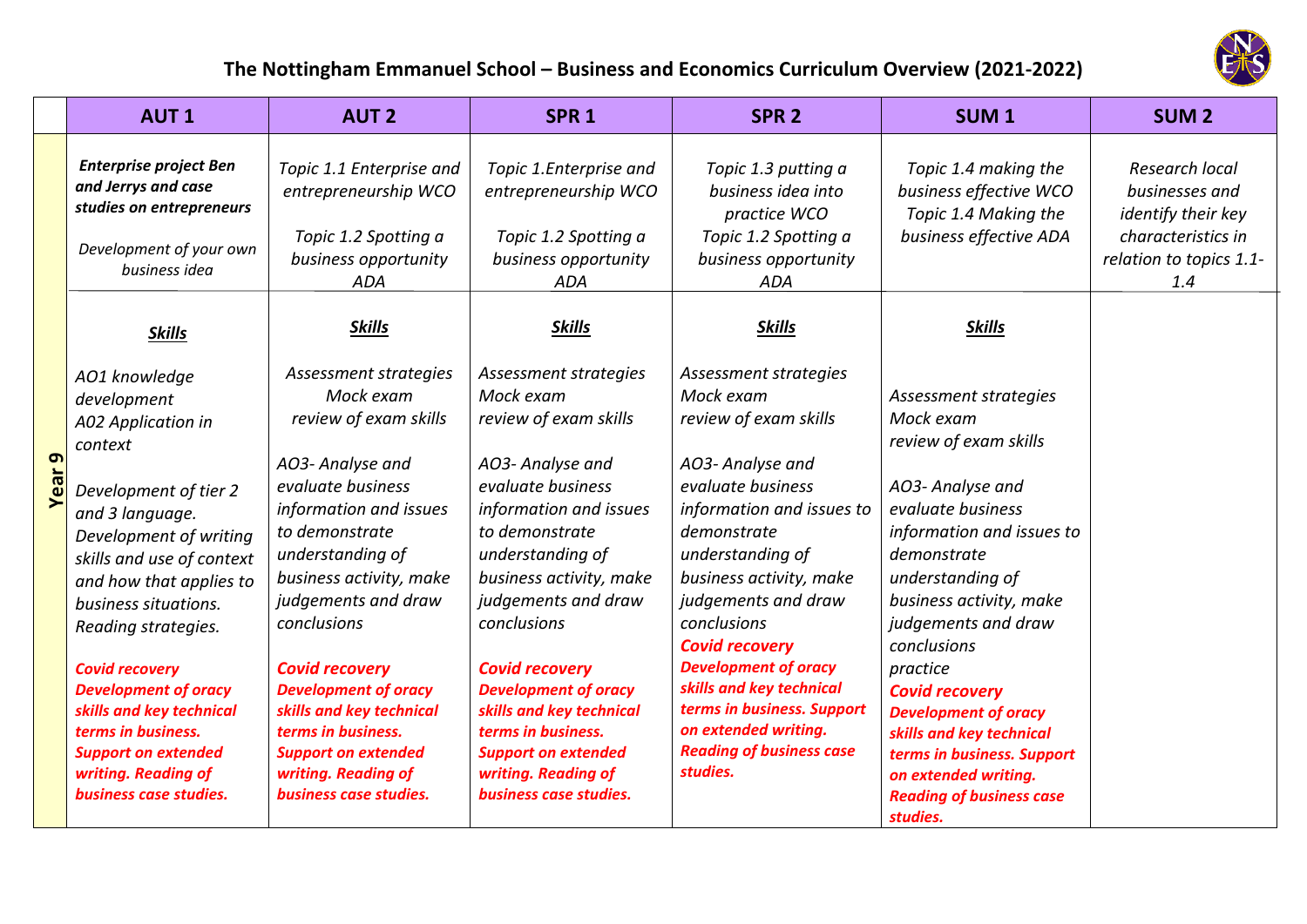|                         | <b>AUT1</b>                                                                                                                                                                                                       | <b>AUT 2</b>                                                                                                                                                                                            | SPR <sub>1</sub>                                                                                                                       | SPR <sub>2</sub>                                                                                                                                                                                     | SUM <sub>1</sub>                                                                                                                                                                                                       | <b>SUM2</b>                                                                                                                            |
|-------------------------|-------------------------------------------------------------------------------------------------------------------------------------------------------------------------------------------------------------------|---------------------------------------------------------------------------------------------------------------------------------------------------------------------------------------------------------|----------------------------------------------------------------------------------------------------------------------------------------|------------------------------------------------------------------------------------------------------------------------------------------------------------------------------------------------------|------------------------------------------------------------------------------------------------------------------------------------------------------------------------------------------------------------------------|----------------------------------------------------------------------------------------------------------------------------------------|
|                         | Theme 1<br><b>Marketing and People</b><br><b>Meeting Customer needs</b><br>The market<br>Market research<br>Market positioning<br>Demand and supply and<br>markets.                                               | Theme 1<br><b>Marketing and</b><br>People<br>The market<br>Price elasticity of<br>demand<br>Income elasticity of<br>demand<br>Marketing mix and<br>strategy<br><b>Product branding</b><br>and promotion | Theme 1<br><b>Marketing and People</b><br><b>Marketing mix and</b><br>strategy<br>Pricing<br><b>Distribution</b><br>Marketing strategy | Theme 1<br><b>Marketing and People</b><br><b>Managing People</b><br>Approaches to staffing<br>Recruitment selection<br>and training<br>Organisational design<br>Motivation in theory and<br>practice | Theme 1<br><b>Marketing and</b><br>People<br>leadership<br><b>Entrepreneurs and</b><br><b>leaders</b><br>Role of an<br>entrepreneur<br>Entrepreneurial<br>motives and<br>characteristics<br><b>Business objectives</b> | Theme 1<br><b>Marketing and People</b><br>Forms of business<br><b>Business choices</b><br><b>Moving from</b><br>entrepreneur to leader |
| <b>Year 12 Business</b> | Theme 2<br><b>Raising finance</b><br>Sources of finance<br>Liability<br>Planning<br>Sales forecasting                                                                                                             | Theme 2<br><b>Financial Planning</b><br>Sales, revenue and<br>costs<br>Breakeven<br><b>Budgets</b>                                                                                                      | Theme 2<br><b>Managing Finance</b><br>Profit<br>Liquidity<br><b>Business failure</b>                                                   | Theme 2<br><b>Resource Management</b><br>Production, productivity<br>and efficiency<br>Capacity utilisation<br>Stock control<br>Quality management                                                   | Theme 2<br><b>External influences</b><br><b>Economic influences</b><br>Legislation<br>The competitive<br>environment                                                                                                   | Theme 2<br><b>Financial Planning</b><br>Introduction to A2<br>business                                                                 |
|                         | Introduction to, and<br>embedding of, AS content<br>and exam skills. Use of<br>financial data and case<br>studies.                                                                                                | AS content and<br>exam skills. Use of<br>data and application<br>to case studies                                                                                                                        | AS content and exam<br>skills. Use of data and<br>application to case<br>studies                                                       | AS content and exam<br>skills. Use of data, case<br>studies                                                                                                                                          | Revision of AS content<br>and assessment of<br>knowledge and exam<br>skills.                                                                                                                                           | Introduction<br>of<br>A2<br>content and exam skills<br>Assessment                                                                      |
|                         | <b>Baseline assessments</b><br>27/9/2021<br>Weekly revision based tasks and<br>past exam questions from AS<br>exam papers. Use of case studies<br>and data sets to analyse data to<br>come to informed decisions. | <b>Mock exams- Paper</b><br>6/12/2021                                                                                                                                                                   | Half term assessments                                                                                                                  | Mock exams - Paper 1<br>and Paper 2                                                                                                                                                                  | Half term assessments                                                                                                                                                                                                  | Half term assessments                                                                                                                  |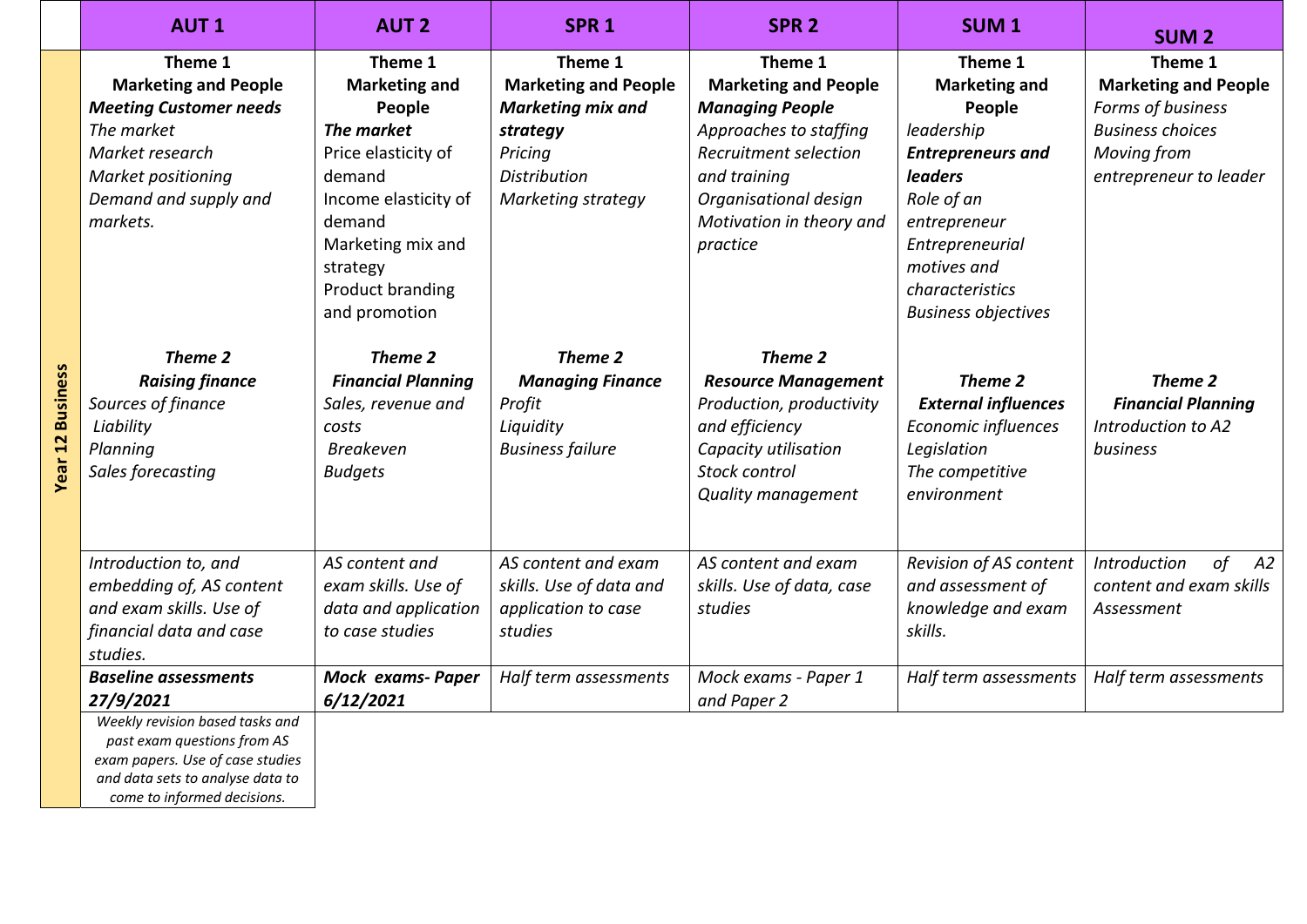|                               | <b>AUT1</b>                                                                                                                                                                                                                                                                                                                                                                                                                                                                                                                                                                                                                                                              | <b>AUT 2</b>                                                                                                                                                                                                                                                                                                                                                                                                                                                                                                                                                                                                 | SPR <sub>1</sub>                                                                                                                                                                                                                                                                                                                                                                                                                                                                                                                  | SPR <sub>2</sub>                                                                                                                                                                                                                                                                                                                                                                                                                                                                                                                                                                          | <b>SUM1</b>                                                                                                                                                                                                                                                                                                                                                                                                                                                                                   | <b>SUM2</b> |
|-------------------------------|--------------------------------------------------------------------------------------------------------------------------------------------------------------------------------------------------------------------------------------------------------------------------------------------------------------------------------------------------------------------------------------------------------------------------------------------------------------------------------------------------------------------------------------------------------------------------------------------------------------------------------------------------------------------------|--------------------------------------------------------------------------------------------------------------------------------------------------------------------------------------------------------------------------------------------------------------------------------------------------------------------------------------------------------------------------------------------------------------------------------------------------------------------------------------------------------------------------------------------------------------------------------------------------------------|-----------------------------------------------------------------------------------------------------------------------------------------------------------------------------------------------------------------------------------------------------------------------------------------------------------------------------------------------------------------------------------------------------------------------------------------------------------------------------------------------------------------------------------|-------------------------------------------------------------------------------------------------------------------------------------------------------------------------------------------------------------------------------------------------------------------------------------------------------------------------------------------------------------------------------------------------------------------------------------------------------------------------------------------------------------------------------------------------------------------------------------------|-----------------------------------------------------------------------------------------------------------------------------------------------------------------------------------------------------------------------------------------------------------------------------------------------------------------------------------------------------------------------------------------------------------------------------------------------------------------------------------------------|-------------|
| <b>Busin</b><br>A2<br>13<br>➤ | <b>Theme 3 Business</b><br>decisions and strategy<br>Corporate objectives<br>Corporate influences<br><b>Business ethics</b><br>Trade-offs between profit<br>and ethics<br>Shareholders versus<br>stakeholders<br>Corporate culture<br>Theories of corporate<br>strategy<br>Ansoff, Porter, Boston<br>Matrix<br>SWOT analysis<br>Impact of external<br>influences. PESTLE<br>analysis.<br><b>Business growth</b><br><b>Covid Recovery</b><br>Constant review of<br>technical language from<br>the previous year.<br>In space retrieval topics<br>from Spr2 are reviewed<br><b>Marketing and People</b><br>Marketing mix and<br>strategy<br>Pricing<br><b>Distribution</b> | <b>Theme 3 Business</b><br>decisions and strategy<br>Quantitative sales<br>forecasting. Times<br>series analysis<br>calculations.<br>Investment appraisal<br>Decision trees.<br>Construction and<br>interpretation<br><b>Uses and limitations</b><br><b>Critical Path Analysis</b><br>Completion and<br>interpretation. Uses and<br><b>limitations</b><br>Interpretation of<br>financial statements<br>Ratio analysis<br>Human resources<br><b>Quantitative measures</b><br>of HR performance<br><b>Covid Recovery</b><br>In space retrieval topics<br>from Spr2 are reviewed<br><b>Marketing and People</b> | Managing change<br>Causes and effects of<br>change<br>Key factors in change<br>Link to topics covered<br>within this theme<br>Scenario planning<br>Planning to reduce risk<br><b>Theme 4 Global</b><br><b>Business</b><br>Growing economies<br>Measurements of<br>different economies and<br>economic performance<br>International trade and<br>business growth<br>Factors contributing to<br>increased globalisation<br><b>Covid Recovery</b><br>On-going- development<br>of literacy skills and<br>extended writing<br>practice | <b>Theme 4 Global</b><br><b>Business</b><br>Protectionism<br>Threats posed to<br>economies and businesses<br>and reactions<br><b>Trading blocs</b><br>As a reaction to<br>protectionism between<br>countries<br>Conditions that prompt<br>trade<br>Assessment of a country<br>as a market<br>Assessment of a country<br>as a production location<br>Reasons for global<br>mergers or joint ventures<br>Global competitiveness<br>Marketing<br>On a global scale<br>Strategic choices for<br>different markets<br><b>Covid Recovery</b><br>On-going- development<br>of literacy skills and | <b>Theme 4 Global</b><br><b>Business</b><br>Cultural and social issues<br>Influences on marketing<br>strategy<br>Niche markets<br>Features and how these<br>interact with cultural<br>The impact of MNCs<br>Local impacts versus<br>national impacts<br>Ethics, Ethical discussions<br>raised by the activities<br><b>Controlling MNCs</b><br>Possibilities and<br>practicalities<br><b>Covid recovery</b><br>On-going- development<br>of literacy skills and<br>extended writing<br>practice |             |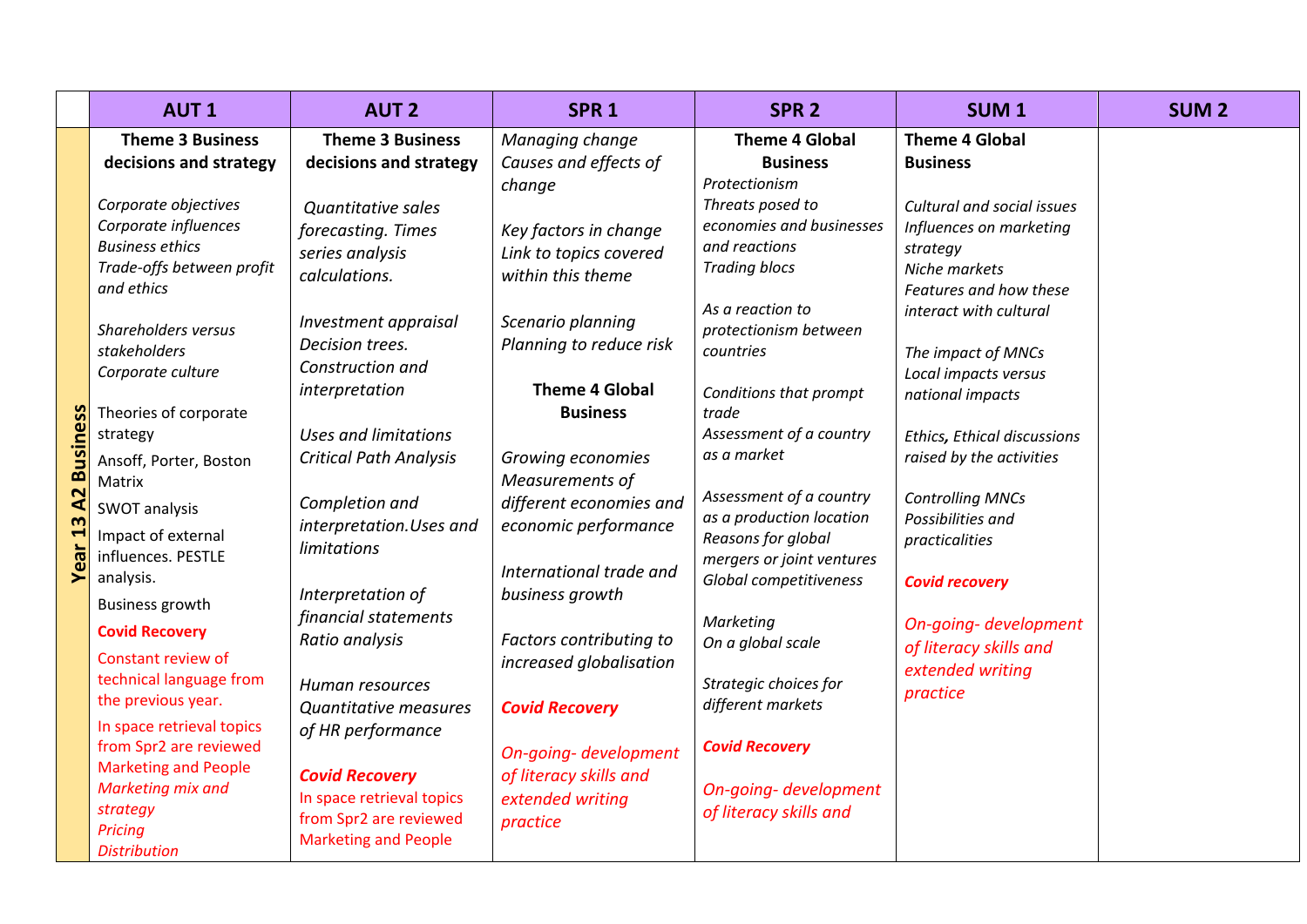| <b>Marketing strategy</b>                                                            | Marketing mix and<br>strategy<br>Pricing<br><b>Distribution</b><br><b>Marketing strategy</b><br>Independent study tasks<br>set to review material | extended writing<br>practice |  |
|--------------------------------------------------------------------------------------|---------------------------------------------------------------------------------------------------------------------------------------------------|------------------------------|--|
| Theme 2<br><b>Managing Finance</b><br>Profit<br>Liquidity<br><b>Business failure</b> |                                                                                                                                                   |                              |  |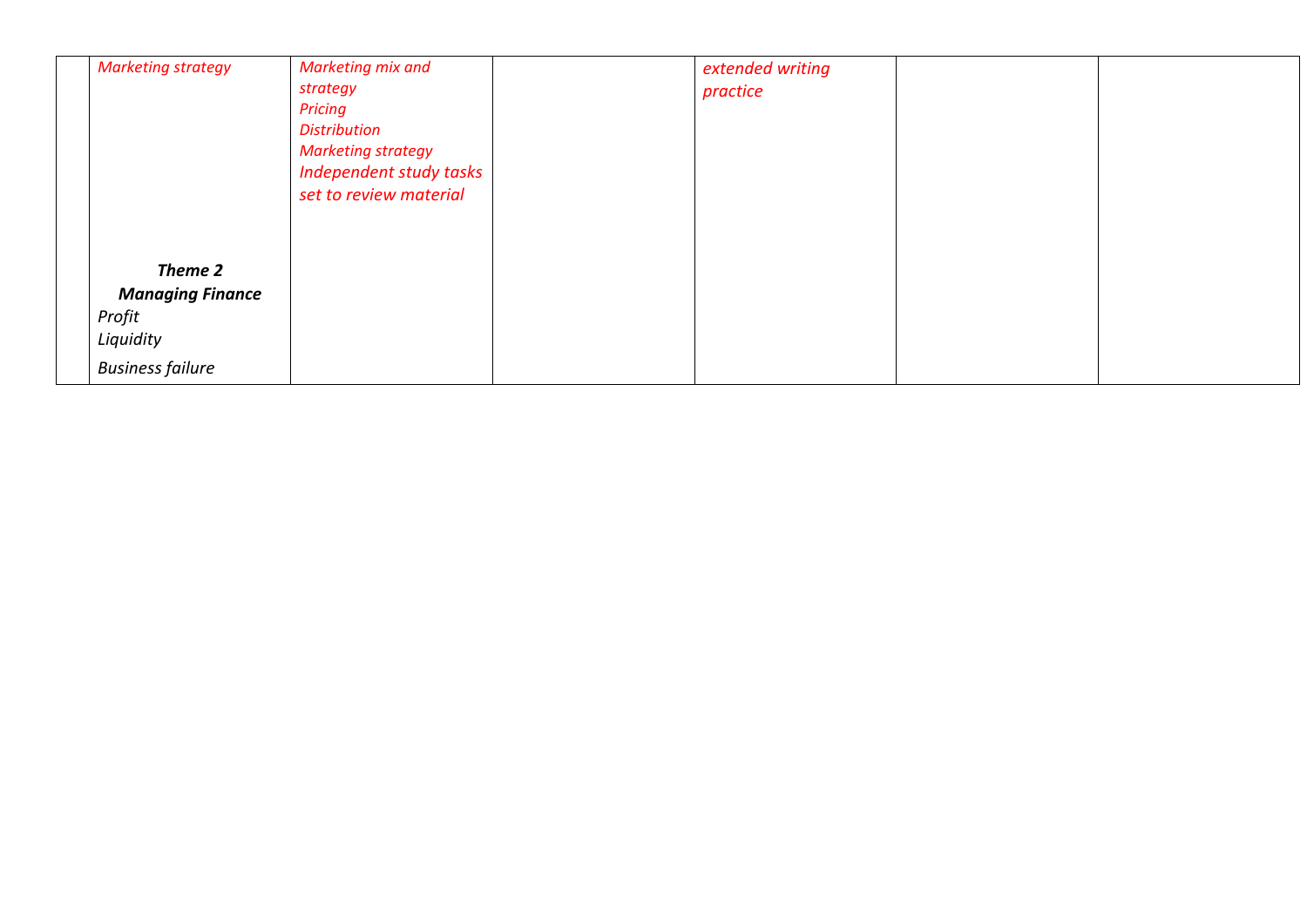|                   | <b>Micro-economics</b>       | <b>Micro-economics</b>                | <b>Macro-economics</b>   | <b>Macro-economics</b>                    | <b>Revision</b>        | Year 13 starts                            |
|-------------------|------------------------------|---------------------------------------|--------------------------|-------------------------------------------|------------------------|-------------------------------------------|
|                   | <b>Economic methodology</b>  | The market mechanism,                 | The measurement of       | <b>Economic performance</b>               | <b>AS exams in May</b> | Individuals, firms,<br>markets and market |
|                   | and the economic             | market failure and                    | macroeconomic            |                                           |                        |                                           |
|                   | problem                      | government intervention<br>in markets | performance.             | Economic growth and the<br>economic cycle |                        | failure                                   |
|                   | PPF diagrams and how         |                                       | Macroeconomic indicators |                                           |                        | How thinking as an                        |
|                   | they are used.               | Causes of market failure              | and objectives.          | <b>Employment</b> and                     |                        | economist may differ from                 |
|                   |                              | and use of examples.                  |                          | unemployment                              |                        | other forms of scientific                 |
|                   | Price determination in a     |                                       | Use of index numbers     |                                           |                        | enquiry.                                  |
|                   | competitive market           | Use of diagrams to show               |                          | Inflation and deflation                   |                        |                                           |
|                   |                              | the misallocation of                  | How the macro economy    |                                           |                        | <b>Individual economic</b>                |
|                   | Elasticities of demand and   | resources resulting from              | works                    | The balance of payments                   |                        | decision-making                           |
|                   | demand and supply            | the consumption of merit              | The circular flow of     | on the current account.                   |                        |                                           |
|                   | diagrams.                    | and de-merit goods.                   | income                   |                                           |                        | Diminishing marginal                      |
|                   |                              |                                       |                          | Conflicts between                         |                        | utility, imperfect                        |
|                   | <b>Production, costs and</b> | Government intervention               | AS and AD analysis       | macroeconomic policy                      |                        | information, behavioural                  |
| Economics         | revenue                      | in markets and                        |                          | objectives                                |                        | economic theory and                       |
|                   |                              | government failure.                   | The determinants of AD   |                                           |                        | behavioural economics                     |
| $\mathbf{S}$      | Calculate average and        |                                       |                          | <b>Macroeconomic policy</b>               |                        | and economic policy.                      |
|                   | total costs from given       |                                       | AD and the level of      |                                           |                        |                                           |
| ear <sub>12</sub> | data. The short-run          |                                       | economic activity        | Monetary policy, Fiscal                   |                        | Production, costs and                     |
|                   | average cost curve is likely |                                       |                          | policy,                                   |                        | revenue                                   |
|                   | to be U-shaped               |                                       | Determinants of SRAS and | Supply side policies,                     |                        |                                           |
|                   |                              |                                       | LRAS                     | Conflicts                                 |                        | The law of diminishing                    |
|                   | Competitive and              |                                       |                          |                                           |                        | returns and returns to                    |
|                   | concentrated markets         |                                       |                          |                                           |                        | scale. Perfect competition,               |
|                   |                              |                                       |                          |                                           |                        | imperfectly competitive                   |
|                   |                              |                                       |                          |                                           |                        | markets and monopoly.                     |
|                   | <b>Skills</b>                |                                       | <b>Skills</b>            | <b>Skills</b>                             |                        |                                           |
|                   | <b>Numerical</b>             | <b>Skills</b>                         | Use of diagrams          | Country analysis of data                  |                        | Oligopoly, Monopoly and                   |
|                   | Use of diagrams and data     | Use of diagrams                       | Case studies and data    | and comparison of                         |                        | monopoly power.                           |
|                   |                              | Case studies analysis                 | analysis                 | statistics on GDP,                        |                        | Price discrimination. The                 |
|                   |                              | Data analysis                         | Essay development        | Inflation, Employment                     |                        | dynamics of competition                   |
|                   |                              | Essay development and                 | Calculation of index     |                                           |                        | and competitive market                    |
|                   |                              | evaluation                            | numbers and the circular |                                           |                        | processes. Contestable                    |
|                   |                              |                                       | flow of income           |                                           |                        |                                           |
|                   |                              |                                       |                          |                                           |                        |                                           |

ë c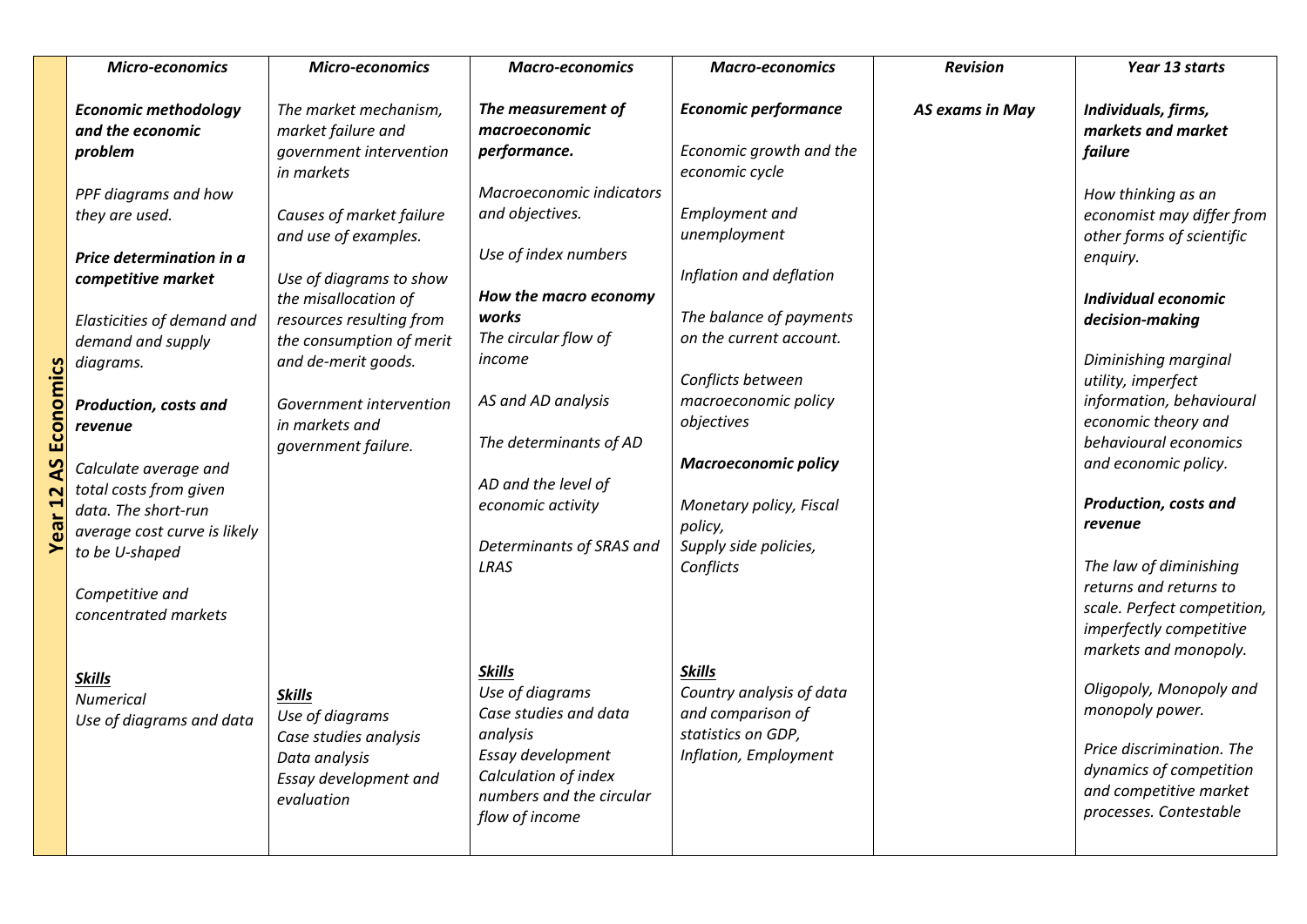| <b>Covid Recovery</b>       | <b>Covid Recovery</b>                               |  | and non-contestable      |
|-----------------------------|-----------------------------------------------------|--|--------------------------|
|                             | Development of oracy and   Development of oracy and |  | markets.                 |
| literacy skills specific to | literacy skills specific to                         |  |                          |
| economics. Reading          | economics. Reading                                  |  | Market structure, static |
| encouraged and wider        | encouraged and wider                                |  | efficiency, dynamic      |
| research on the subject to  | research on the subject to                          |  | efficiency and resource  |
| build economics             | build economics                                     |  | allocation. Consumer and |
| awareness.                  | awareness.                                          |  | producer surplus         |
|                             |                                                     |  |                          |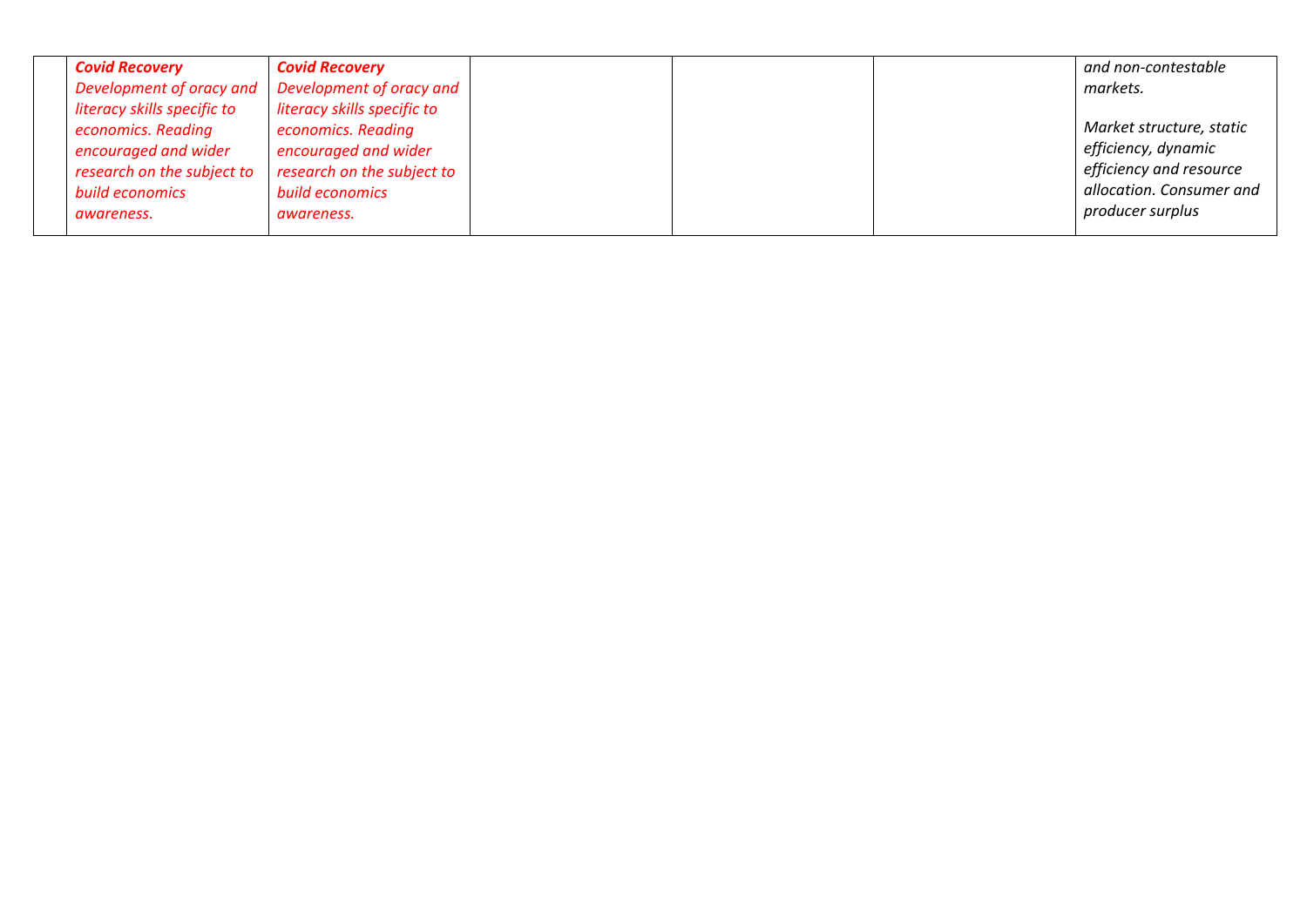|                               | <b>AUT1</b>                                                                                                                                                                                                                                                                                                                                                                                                                                                                                                         | <b>AUT 2</b>                                                                                                                                                                                                                                                                                                                                                                                                                                                                                                  | SPR <sub>1</sub>                                                                                                                                                                                                                                                                                       | SPR <sub>2</sub>                                                                                                                                                                                                                                                                                         | SUM <sub>1</sub>                                                                                                                                                                                                                                                                    | <b>SUM2</b> |
|-------------------------------|---------------------------------------------------------------------------------------------------------------------------------------------------------------------------------------------------------------------------------------------------------------------------------------------------------------------------------------------------------------------------------------------------------------------------------------------------------------------------------------------------------------------|---------------------------------------------------------------------------------------------------------------------------------------------------------------------------------------------------------------------------------------------------------------------------------------------------------------------------------------------------------------------------------------------------------------------------------------------------------------------------------------------------------------|--------------------------------------------------------------------------------------------------------------------------------------------------------------------------------------------------------------------------------------------------------------------------------------------------------|----------------------------------------------------------------------------------------------------------------------------------------------------------------------------------------------------------------------------------------------------------------------------------------------------------|-------------------------------------------------------------------------------------------------------------------------------------------------------------------------------------------------------------------------------------------------------------------------------------|-------------|
| Economics<br>A2<br>13<br>Year | Perfect competition,<br>imperfectly competitive<br>markets and monopoly.<br>Introduction to, and<br>embedding of, A2<br>content and exam skills;<br>interleaved with AS<br>content.<br><b>Covid recovery</b><br><b>Spaced retrieval and</b><br>flipped learning tasks on<br>the following taught in<br>Spr2 LY.<br>More time on the circular<br>flow of income<br><b>AS and AD analysis</b><br>The determinants of AD<br>AD and the level of<br>economic activity<br><b>Determinants of SRAS and</b><br><b>LRAS</b> | The labour market<br>The distribution of<br>income and wealth,<br>poverty and inequality.<br><b>Evaluation skills</b><br>Case studies<br>Data analysis<br><b>Quantitative skills</b><br><b>Covid Recovery</b><br><b>Spaced retrieval and</b><br>flipped learning tasks on<br>the following taught in<br>Spr2 LY.<br>More time on the circular<br>flow of income<br>AS and AD analysis<br>The determinants of AD<br>AD and the level of<br>economic activity<br><b>Determinants of SRAS and</b><br><b>LRAS</b> | The measurement of<br>macroeconomic<br>performance.<br>Financial markets and<br>monetary policy.<br>UK and international<br>examples of policy<br>implementation<br><b>Evaluation skills and</b><br>essay technique<br><b>Covid recovery</b><br>AS key term review,<br>glossary of times<br>revisited. | Macroeconomic policies<br>Financial markets and<br>monetary policy<br>continued.<br>The international<br>economy<br><b>International case</b><br>studies.<br>Data review and<br>evaluation<br>Comparison of countries<br><b>Covid recovery</b><br>AS key term review,<br>glossary of times<br>revisited. | Revision of AS and A2<br>content and assessment<br>skills and practice<br>papers and key term<br>revision.<br>Revision of AS and A2<br>content and assessment<br>of knowledge and exam<br>skills<br><b>Covid Recovery</b><br>AS key term review,<br>glossary of times<br>revisited. | Exams       |
|                               | Half term assessments                                                                                                                                                                                                                                                                                                                                                                                                                                                                                               | Mock exams-Paper 1/2                                                                                                                                                                                                                                                                                                                                                                                                                                                                                          | Half term assessments                                                                                                                                                                                                                                                                                  | 01/03/2021 Mock<br>exams - Paper 1 and<br>Paper 2, Paper 3                                                                                                                                                                                                                                               | <b>Revision Assessments</b>                                                                                                                                                                                                                                                         |             |